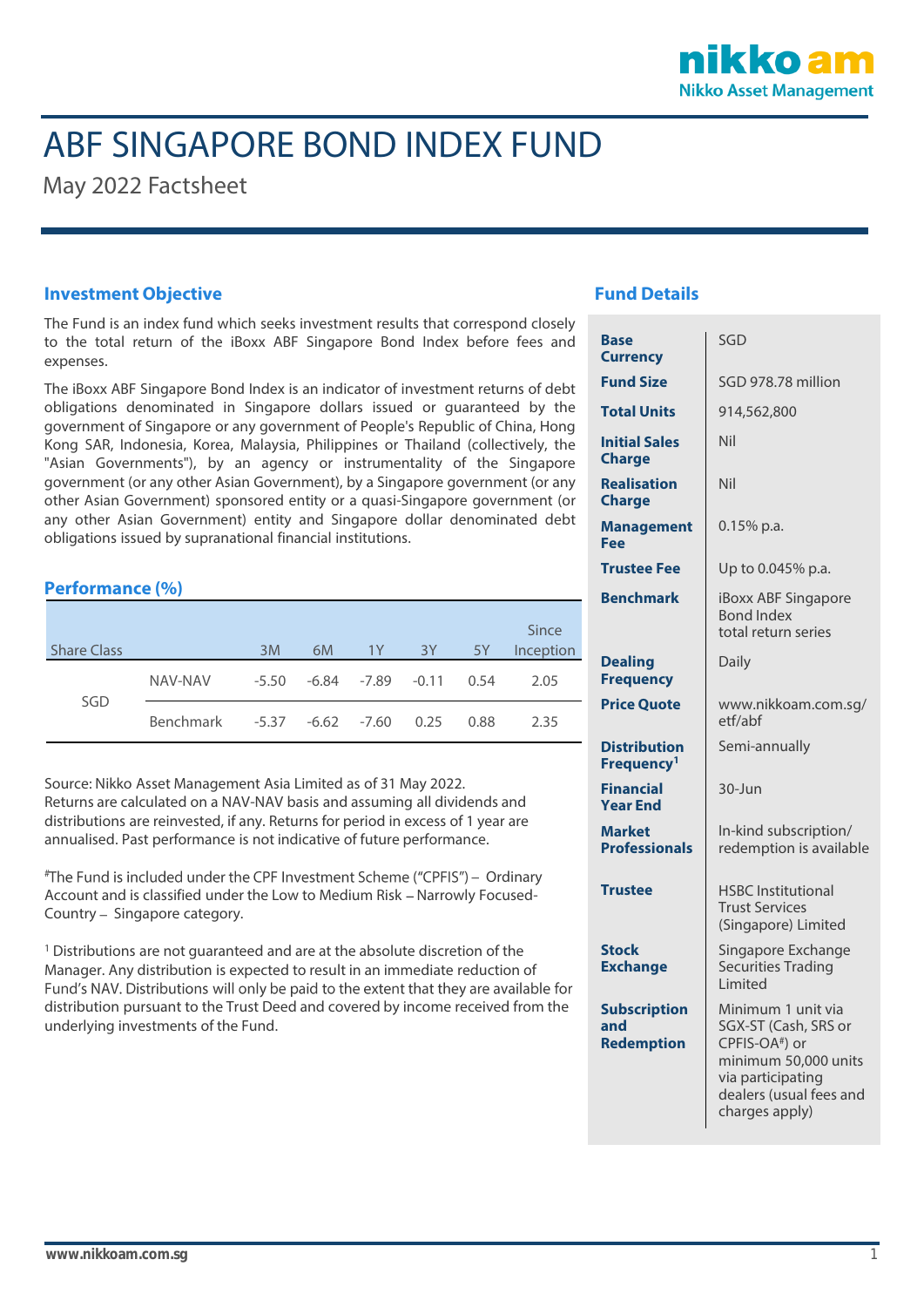# nikko am

### **Fund Holdings**

| <b>Top 10 Holdings</b>                     | Weight |
|--------------------------------------------|--------|
| GOVERNMENT OF SINGAPORE 3.5% 01-MAR-2027   | 7.1%   |
| GOVERNMENT OF SINGAPORE 3.0% 01-SEP-2024   | 6.3%   |
| GOVERNMENT OF SINGAPORE 2.75% 01-JUL-2023  | 6.3%   |
| GOVERNMENT OF SINGAPORE 2.875% 01-SEP-2030 | 6.1%   |
| GOVERNMENT OF SINGAPORE 2.125% 01-JUN-2026 | 5.8%   |
| GOVERNMENT OF SINGAPORE 2.875% 01-JUL-2029 | 5.5%   |
| GOVERNMENT OF SINGAPORE 2.25% 01-AUG-2036  | 5.3%   |
| GOVERNMENT OF SINGAPORE 2.0% 01-FEB-2024   | 4.9%   |
| GOVERNMENT OF SINGAPORE 3.375% 01-SEP-2033 | 4.3%   |
| GOVERNMENT OF SINGAPORE 2.375% 01-JUN-2025 | 4.3%   |

#### **Issuer Allocation**



Cash in allocation charts includes cash equivalents.

Percentages of allocation may not add to 100% due to rounding error.

#### **Fund Characteristics**

|           | <b>3-Years</b><br><b>Annualised</b> | Yield to Maturity <sup>2</sup> | <b>Weighted Average Weighted Average</b><br>Duration <sup>3</sup> | <b>Average Credit</b>    |
|-----------|-------------------------------------|--------------------------------|-------------------------------------------------------------------|--------------------------|
|           | <b>Tracking Error(%)</b>            | $\frac{10}{6}$                 | (years)                                                           | Rating <sup>4</sup>      |
| Fund      | 0.29                                | 2.88                           | 7.91                                                              | AAA                      |
| Benchmark | $\overline{\phantom{a}}$            | 2.86                           | 7.98                                                              | $\overline{\phantom{0}}$ |

#### **Fund Information**

| <b>Listing Date</b> | <b>NAV</b> | <b>Bloomberg Ticker</b><br>ISIN |         | <b>Trading Name</b> | <b>SGX Stock Code</b> |
|---------------------|------------|---------------------------------|---------|---------------------|-----------------------|
| 31 August 2005      | SGD 1.0702 | SG1S08926457                    | SBIF SP | ABF SG BOND ETF     | A35                   |

Source: Nikko Asset Management Asia Limited as of 31 May 2022.

<sup>2</sup> Weighted Average Yield to Maturity (%) is an average yield calculated by weighting each security presently held by the Fund at time of calculation with capitalisation and duration. Yield to Maturity and Yield to Call measures are used in the calculation for non-callable and callable bonds respectively. The figure is for reference only and would vary from time to time due to market conditions and it does not represent the fund/sub-fund's distribution yield or actual rate of return.

<sup>3</sup> Weighted Average Duration (years) is an average duration weighted with capitalisation, and the figure is for reference only and would vary from time to time due to market conditions.

<sup>4</sup> Cash is included in the calculation of the average credit rating and is rated as AAA regardless of currencies held. The credit ratings of the underlying fixed income securities are determined by S&P or Moody's, and where official credit ratings are unavailable, Nikko AM Asia's internal credit ratings are used.